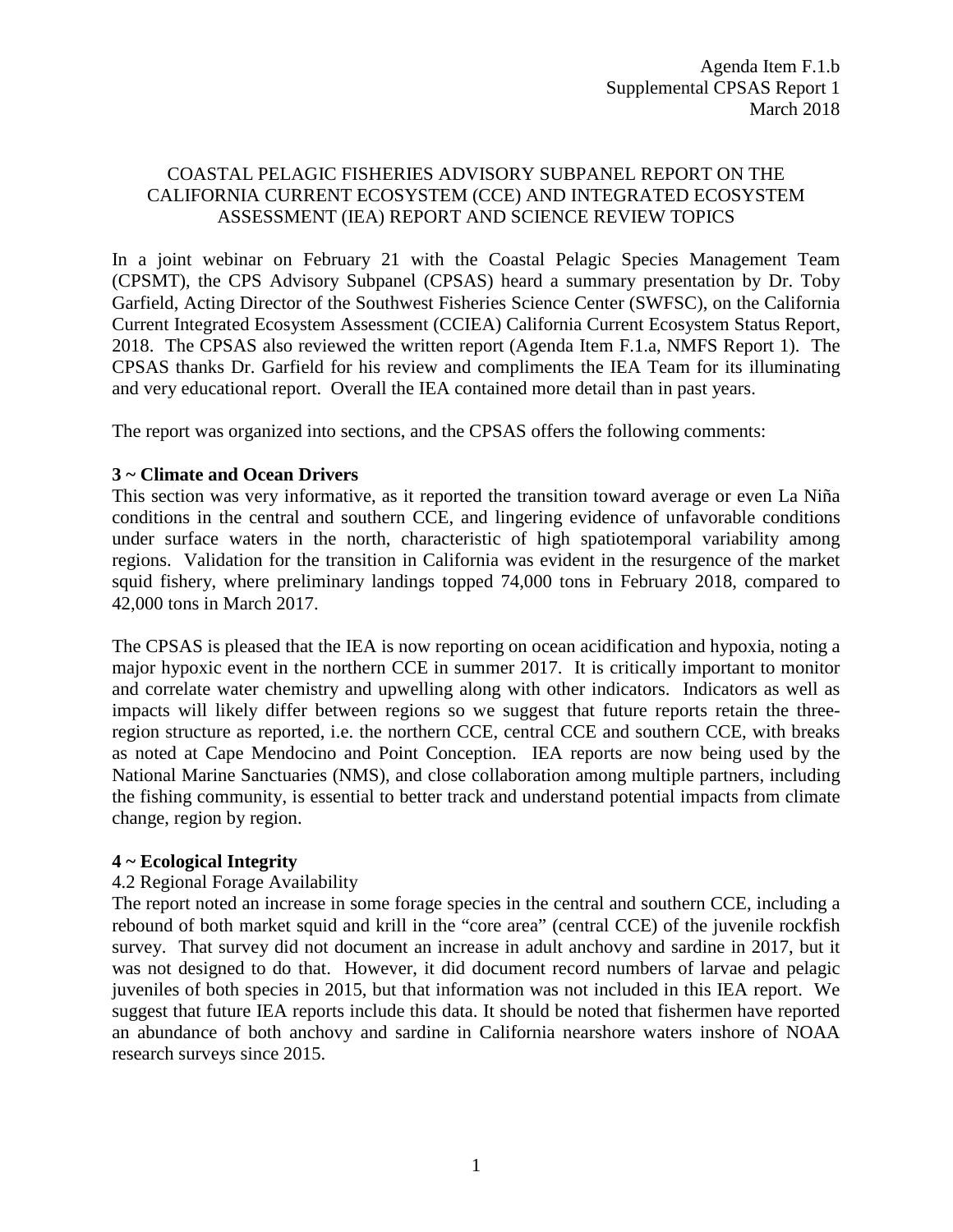In the southern CCE, where forage indicators come from CalCOFI surveys, several trends were evident: of particular interest, larval anchovy are increasing. Figure G.3.1, mean abundance of larvae of key forage species in the southern CCE (Agenda Item F.2.a, NMFS Report 2, IEA appendices, page S-21) indicates that the most recent egg and larval survey found that the central stock of anchovy is at the levels also found during the historic peak of the fishery and the 2005-6 bubble, when the biomass exceeded one million tons. A conservative interpretation of Figure G.3.1 is that 2016 larval anchovy abundance is now above the historical average.

The IEA also reported larval sardine also up slightly in 2017. Although sardine remained below the long-term average in CalCOFI surveys, fishermen have reported a large biomass inshore of CalCOFI and NOAA acoustic trawl surveys for the past few years, as noted above. It is essential that the nearshore biomass of CPS is documented and included in future stock assessments. The California Wetfish Producers Association EFP proposal for summer 2018 plans to address this omission.

### *Minority Statement on 4.2 Regional Forage Availability*

One member of the CPSAS offers the following additional observations regarding regional forage availability, which may differ somewhat from the majority of the CPSAS. While the increase in abundance of larval anchovy in the Southern CCE is very encouraging, as are recent survey results showing an uptick in adult biomass, the conservation representative notes that adult anchovy abundance remains low across the CCE. The IEA Report indicates that in the Central and Northern CCE, adult anchovy continue to experience a "low and decreasing" five-year trend through 2017; most forage species in the Northern CCE fall into this category as well, along with adult anchovy. While these trends may change course as the CCE (hopefully) continues to return to more neutral conditions, ongoing low forage abundance in the Central and Northern portions of the CCE in particular suggests that the potential for predator and other ecosystem impacts remains.

#### 4.6 Marine Mammals

The report noted that sea lion growth rates for the 2016 cohort were significantly improved from 2012, indicating better foraging conditions during 2016-17, coinciding with higher frequencies of anchovies and hake in their diets. Report highlights stated that pup growth at San Miguel Island was normal. However, the IEA did not include findings from a recent research paper (Laake et al, Status of California Sea Lions 2017), indicating that California sea lions have reached optimum sustainable population (OSP), and may have attained (or possibly exceeded) their carrying capacity. This information should be included in the IEA when reporting on California sea lions. Further, CPSAS fishery representatives suggest that California sea lions should not be considered as a biological indicator of ecosystem state changes, as the IEA suggested in section 7.2, "identifying ecosystem thresholds in indicators potentially deserving of management attention," unless the negative characteristics of a population at carrying capacity (i.e. increased disease and juvenile mortality, and reduced population growth) also are acknowledged.

### 4.7 Seabirds

The IEA reported that there were no mass seabird mortality events in 2017. The report noted that density patterns varied within and across species and regions. However, in some regions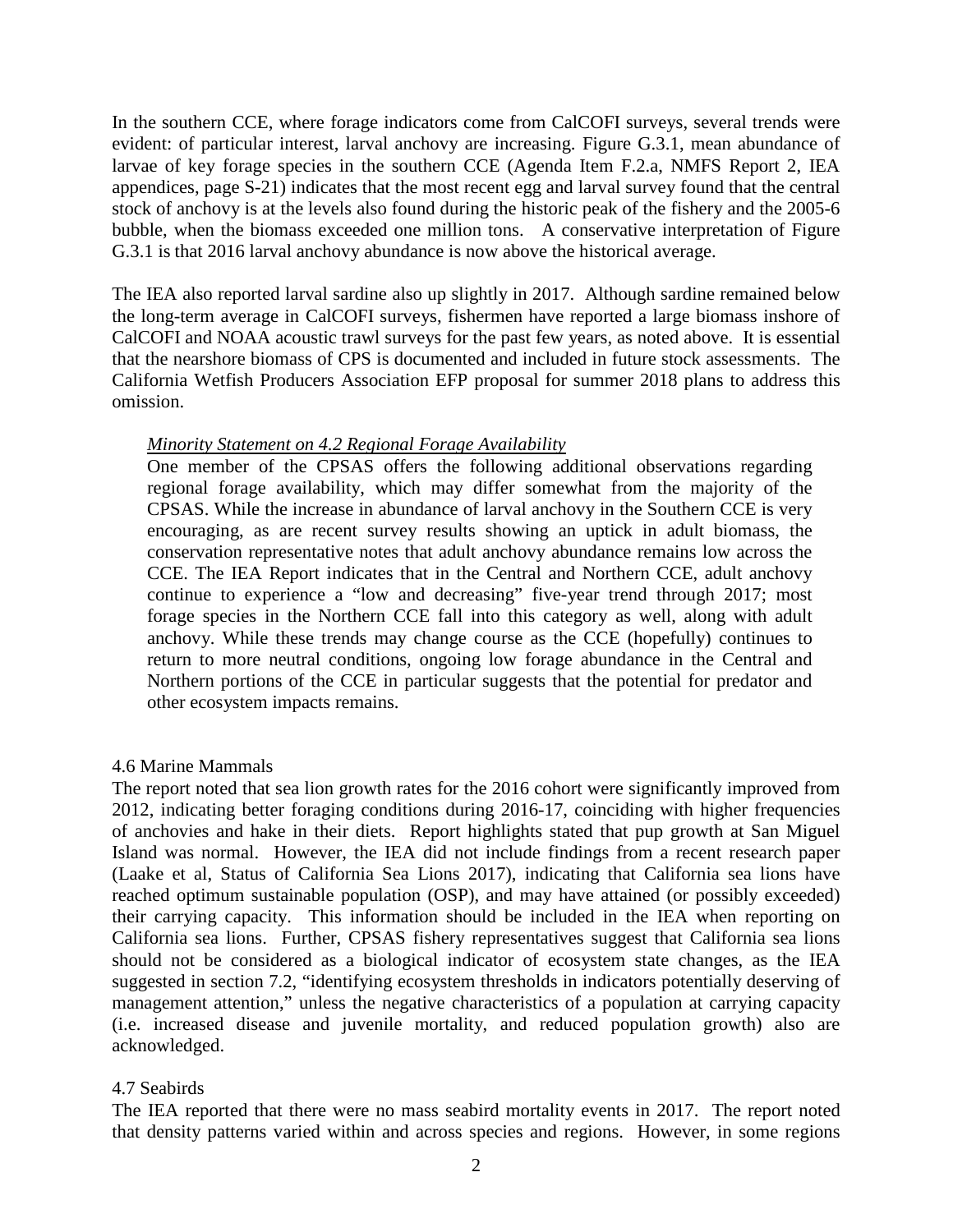seabirds did well in 2017. For example, sooty shearwaters in the southern CCE reached their highest recorded density in 2017, and common murre density in both the central and southern CCE also were the highest ever recorded. In the northern CCE, Cassin's auklet density was above the long-term mean. It is important to note that these increases occurred in the presence of the anchovy fishery, supporting the finding that environmental cycles drive abundance, and fishing has a negligible impact.

#### **5 ~ Human Activities**

The CPSAS appreciates the IEA's inclusion of the human element and socio-economics in the report. The current IEA employs four geographical regions for this discussion, and places Moss Landing in Southern California, which is incorrect. Further, the fleet activity section uses five geographical regions. Essentially, California is included as only one region in some of the results, two in other sections and three in some sections. We suggest that in future reports, all sections of the IEA, including human activities and socioeconomic discussions, maintain the same three-region structure as suggested above: i.e. the northern CCE, central CCE and southern CCE, with breaks as noted at Cape Mendocino and Point Conception. This will enable direct comparison of oceanographic, biological and social–economic impacts over time. As preliminary research has indicated, impacts are likely to affect the northern CCE first.

The IEA reported steep declines in major fisheries, driven in part by the decline in CPS fisheries, in light of the sardine fishery closure and El Niño impact on market squid. The closure of the sardine fishery will continue to impact CPS fisheries across the West Coast, but particularly in California, i.e. the central CCE and southern CCE.

### **6 ~ Human Wellbeing**

### 6.1 Social Vulnerability

The IEA assessed coastal community social vulnerability indices (CSVI), but the report apparently lacked information to assess accurately the vulnerability and commercial fishing reliance of key ports in California, where CPS (wetfish) have represented as much as 99 percent of total commercial fishery landings, obviously essential to support harbor infrastructure and the socio-economic wellbeing of those fishing communities. The report also lumped San Pedro and Terminal Island into the broad category Los Angeles, which may have dampened the socioeconomic impact felt by those ports. California fishery representatives on the CPSAS suggest that future IEAs need to strengthen the data to assess the importance of CPS to fishing communities, particularly in California.

### 6.2 Fleet Diversity Indices

The IEA noted that catches and prices exhibit high variability, but variability can be reduced by diversifying fishing activities. The report also stated that as of 2016, West Coast and Alaska fishing vessels were less diverse than at any time in the past 36 years. Diversity once was the hallmark of the 'wetfish' industry in California: the fleet relied on the ability to move from one CPS to another in its time of abundance. But increasing regulatory constraints, coupled with natural cycles and the closure of the sardine fishery, have had a major impact on fishing opportunity, both in California and the Pacific Northwest. The CPSAS suggests that the IEA investigate the impact of current fishing restrictions on the fleet with respect to the inability of fishermen and processors to maintain viable fishing and processing opportunity yearlong, and particularly in the face of climate change. As noted above, Figure Q.1, trends in diversification (Agenda Item F.2.a, NMFS Report 2, IEA appendices p. S-43), lists Moss Landing among